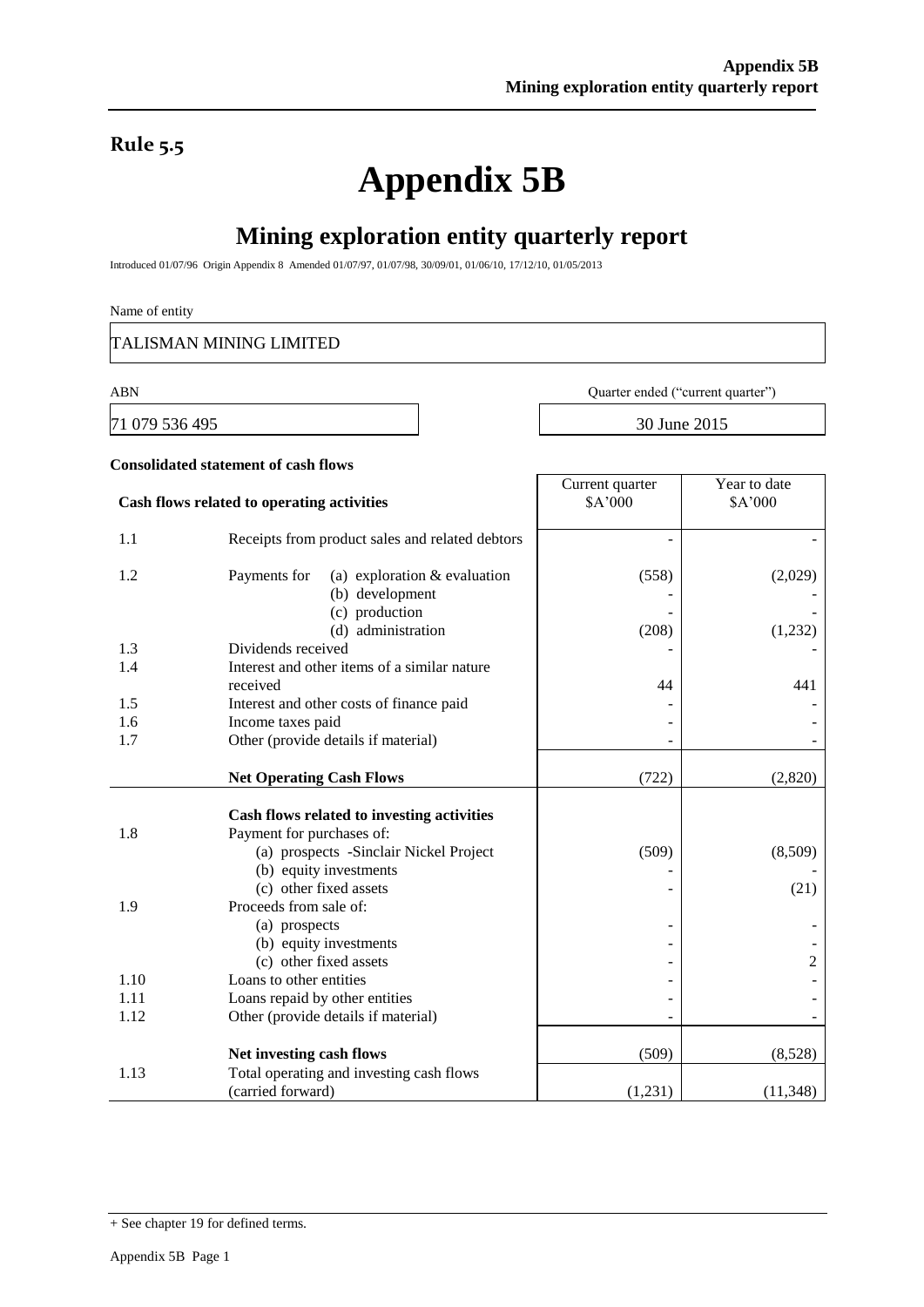| 1.13 | Total operating and investing cash flows      | (1,231) | (11, 348) |
|------|-----------------------------------------------|---------|-----------|
|      | (brought forward)                             |         |           |
|      |                                               |         |           |
|      | Cash flows related to financing activities    |         |           |
| 1.14 | Proceeds from issues of shares, options, etc. |         |           |
| 1.15 | Proceeds from sale of forfeited shares        |         |           |
| 1.16 | Proceeds from borrowings                      | -       |           |
| 1.17 | Repayment of borrowings                       | -       |           |
| 1.18 | Dividends paid                                |         |           |
| 1.19 | Other (provide details if material)           |         |           |
|      | Net financing cash flows                      |         |           |
|      |                                               |         |           |
|      | Net increase (decrease) in cash held          | (1,231) | (11, 348) |
| 1.20 | Cash at beginning of quarter/year to date     | 5,935   | 16,052    |
| 1.21 | Exchange rate adjustments to item 1.20        |         |           |
| 1.22 | Cash at end of quarter                        | 4,704   | 4,704     |

#### **Payments to directors of the entity and associates of the directors, related entities of the entity and associates of the related entities**

|                                                                          | Current quarter<br>\$A'000 |
|--------------------------------------------------------------------------|----------------------------|
| Aggregate amount of payments to the parties included in item 1.2<br>1.23 | 122                        |
| Aggregate amount of loans to the parties included in item 1.10<br>1.24   |                            |

1.25 Explanation necessary for an understanding of the transactions

Remuneration to Directors

#### **Non-cash financing and investing activities**

2.1 Details of financing and investing transactions which have had a material effect on consolidated assets and liabilities but did not involve cash flows

N/A

2.2 Details of outlays made by other entities to establish or increase their share in projects in which the reporting entity has an interest

N/A

<sup>+</sup> See chapter 19 for defined terms.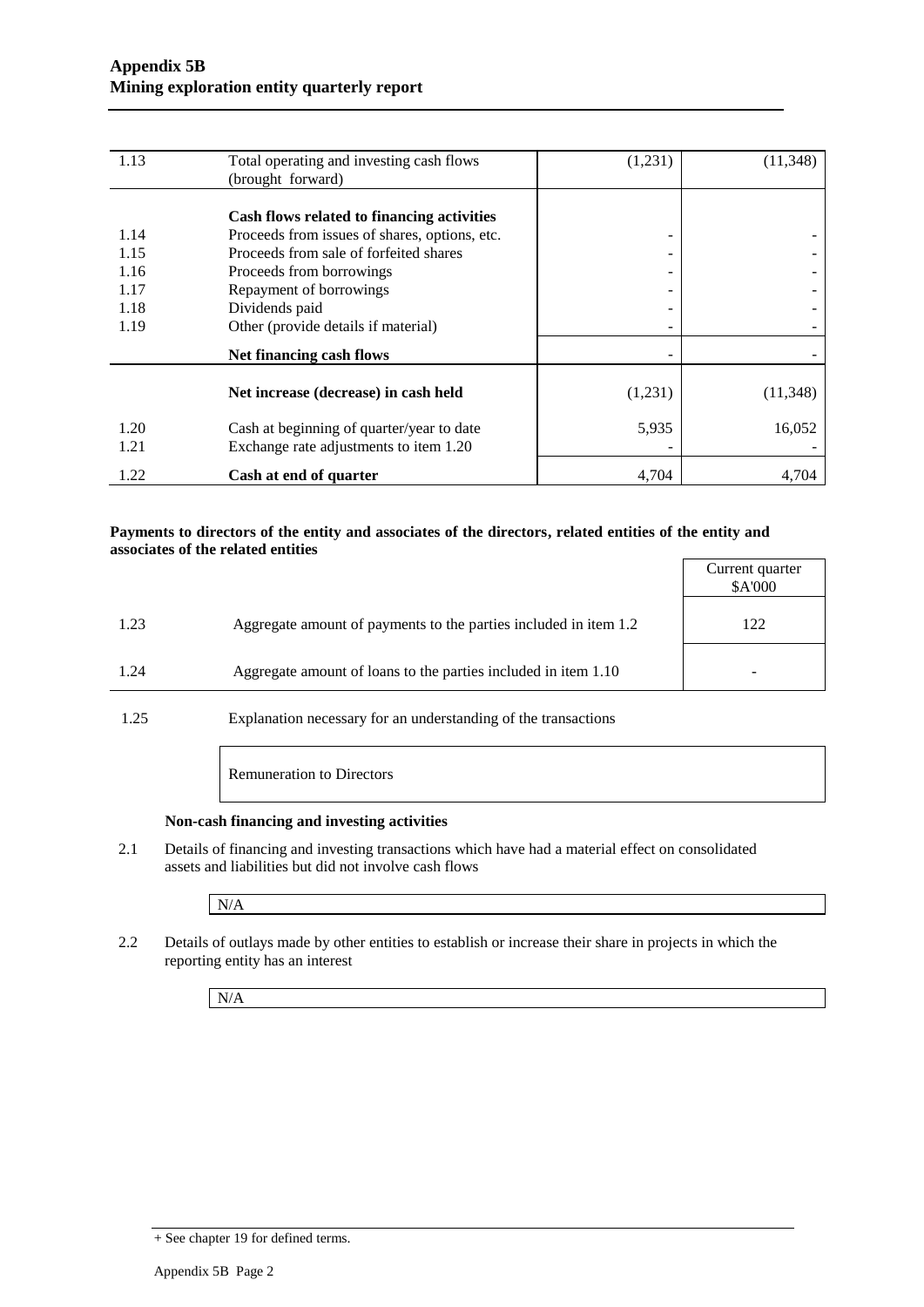#### **Financing facilities available**

*Add notes as necessary for an understanding of the position.*

|     |                             | Amount available<br>\$A'000 | Amount used<br>\$A'000 |
|-----|-----------------------------|-----------------------------|------------------------|
| 3.1 | Loan facilities             | -                           | -                      |
| 3.2 | Credit standby arrangements | -                           |                        |

#### **Estimated cash outflows for next quarter**

| 4.1 | Exploration and evaluation | \$A'000<br>1,000 |
|-----|----------------------------|------------------|
| 4.2 | Development                |                  |
| 4.3 | Production                 |                  |
| 4.4 | Administration             | 350              |
|     | <b>Total</b>               | 1,350            |

#### **Reconciliation of cash**

|     | Reconciliation of cash at the end of the quarter (as<br>shown in the consolidated statement of cash flows) to<br>the related items in the accounts is as follows. | Current quarter<br>\$A'000 | Previous quarter<br>\$A'000 |
|-----|-------------------------------------------------------------------------------------------------------------------------------------------------------------------|----------------------------|-----------------------------|
| 5.1 | Cash on hand and at bank                                                                                                                                          | 349                        | 855                         |
| 5.2 | Deposits at call                                                                                                                                                  | 4.355                      | 5.080                       |
| 5.3 | Bank overdraft                                                                                                                                                    |                            |                             |
| 5.4 | Other (provide details)                                                                                                                                           |                            |                             |
|     | <b>Total: cash at end of quarter</b> (item 1.22)                                                                                                                  | 4.704                      | 5,935                       |

<sup>+</sup> See chapter 19 for defined terms.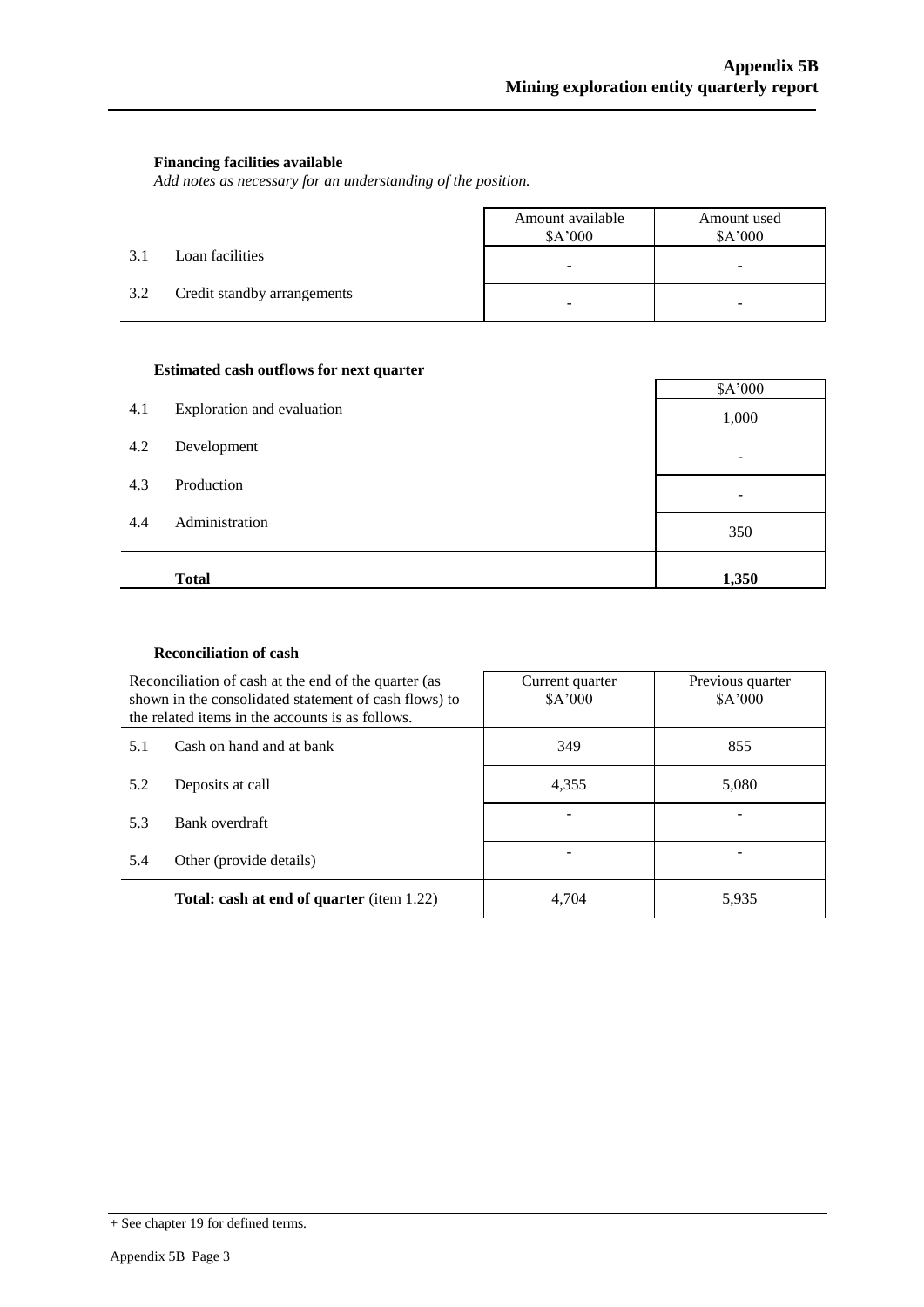#### **Changes in interests in mining tenements**

|     |                                                                     | Tenement reference                           | Nature of interest<br>(note (2))                                          | Interest at<br>beginning of | Interest at<br>end of |
|-----|---------------------------------------------------------------------|----------------------------------------------|---------------------------------------------------------------------------|-----------------------------|-----------------------|
|     |                                                                     |                                              |                                                                           | quarter                     | quarter               |
| 6.1 | Interests in mining<br>tenements relinquished,<br>reduced or lapsed | <b>Sinclair</b>                              |                                                                           |                             |                       |
|     |                                                                     | E37/538                                      | Relinquished at expiry<br>of tenure                                       | 100%                        | $0\%$                 |
|     |                                                                     | Livingstone                                  |                                                                           |                             |                       |
|     |                                                                     | E52/2565                                     | Relinquishment of                                                         | 80%                         | 0%                    |
|     |                                                                     | E52/2566                                     | interest in Joint                                                         | 80%                         | 0%                    |
|     |                                                                     | E52/2593<br>E52/2931                         | Venture with Zebina                                                       | 80%                         | $0\%$                 |
|     |                                                                     | E52/1423                                     | Minerals                                                                  | 100%<br>100%                | 0%<br>0%              |
|     |                                                                     |                                              |                                                                           |                             |                       |
|     |                                                                     | Muddawerrie                                  |                                                                           |                             |                       |
|     |                                                                     | E51/1447                                     | Relinquishment of<br>interest in Joint<br>Venture with Zebina<br>Minerals | 80%                         | 0%                    |
| 6.2 | Interests in mining<br>tenements acquired or<br>increased           | <b>Sinclair</b><br>(Mt Clifford)<br>E37/1231 | Application                                                               | 0%                          | $0\%$                 |
|     |                                                                     |                                              |                                                                           |                             |                       |

<sup>+</sup> See chapter 19 for defined terms.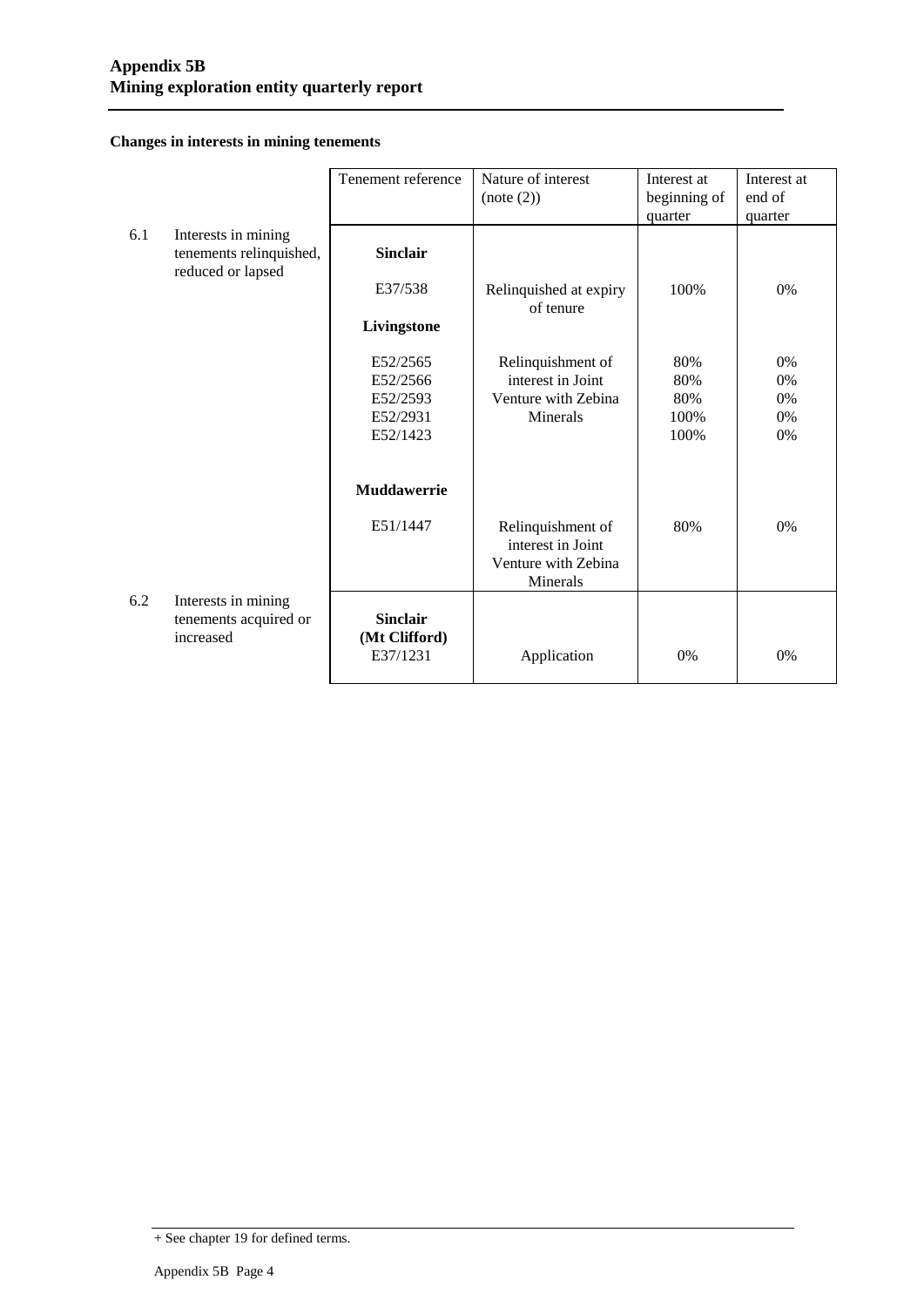#### **Issued and quoted securities at end of current quarter**

*Description includes rate of interest and any redemption or conversion rights together with prices and dates.*

|     |     |                                                                                                                         | Total number                                                              | Number<br>quoted | Issue price per<br>security (see<br>note 3) (cents)                | Amount paid up per<br>security (see note 3)<br>(cents)                                         |
|-----|-----|-------------------------------------------------------------------------------------------------------------------------|---------------------------------------------------------------------------|------------------|--------------------------------------------------------------------|------------------------------------------------------------------------------------------------|
|     | 7.1 | Preference<br><sup>+</sup> securities                                                                                   |                                                                           |                  |                                                                    |                                                                                                |
|     | 7.2 | (description)<br>Changes during quarter<br>(a) Increases through                                                        |                                                                           |                  |                                                                    |                                                                                                |
|     |     | issues<br>(b) Decreases through<br>returns of capital, buy-<br>backs, redemptions                                       |                                                                           |                  |                                                                    |                                                                                                |
|     | 7.3 | <sup>+</sup> Ordinary securities                                                                                        | 131,538,627                                                               | 131,538,627      |                                                                    |                                                                                                |
|     | 7.4 | Changes during quarter<br>(a) Increases through<br>issues<br>(b) Decreases through<br>returns of capital, buy-<br>backs |                                                                           |                  |                                                                    |                                                                                                |
|     | 7.5 | <sup>+</sup> Convertible<br>debt securities<br>(description)                                                            |                                                                           |                  |                                                                    |                                                                                                |
|     | 7.6 | Changes during quarter<br>(a) Increases through<br>issues<br>(b) Decreases through<br>securities matured,<br>converted  |                                                                           |                  |                                                                    |                                                                                                |
| 7.7 |     | <b>Options</b> (description<br>and conversion factor)                                                                   | 250,000<br>250,000<br>250,000<br>250,000<br>150,000                       |                  | Exercise price<br>\$1.02<br>\$1.13<br>\$1.41<br>\$1.53<br>\$0.40   | Expiry date<br>31/07/2015<br>31/07/2015<br>31/07/2015<br>31/07/2015<br>30/09/2016              |
|     |     |                                                                                                                         | 175,000<br>175,000<br>562,500<br>562,500<br>562,500<br>562,500<br>750,000 |                  | \$0.50<br>\$0.60<br>\$0.43<br>\$0.51<br>\$0.60<br>\$0.69<br>\$0.41 | 30/09/2016<br>30/09/2016<br>31/10/2016<br>31/10/2016<br>31/10/2016<br>31/10/2016<br>31/10/2017 |
|     |     |                                                                                                                         | 750,000<br>750,000<br>750,000<br>125,000<br>125,000<br>125,000<br>125,000 |                  | \$0.49<br>\$0.56<br>\$0.64<br>\$0.40<br>\$0.50<br>\$0.60<br>\$0.70 | 31/10/2017<br>31/10/2017<br>31/10/2017<br>01/03/2018<br>01/03/2018<br>01/03/2018<br>01/03/2018 |
| 7.8 |     | Issued during quarter                                                                                                   |                                                                           |                  |                                                                    |                                                                                                |

<sup>+</sup> See chapter 19 for defined terms.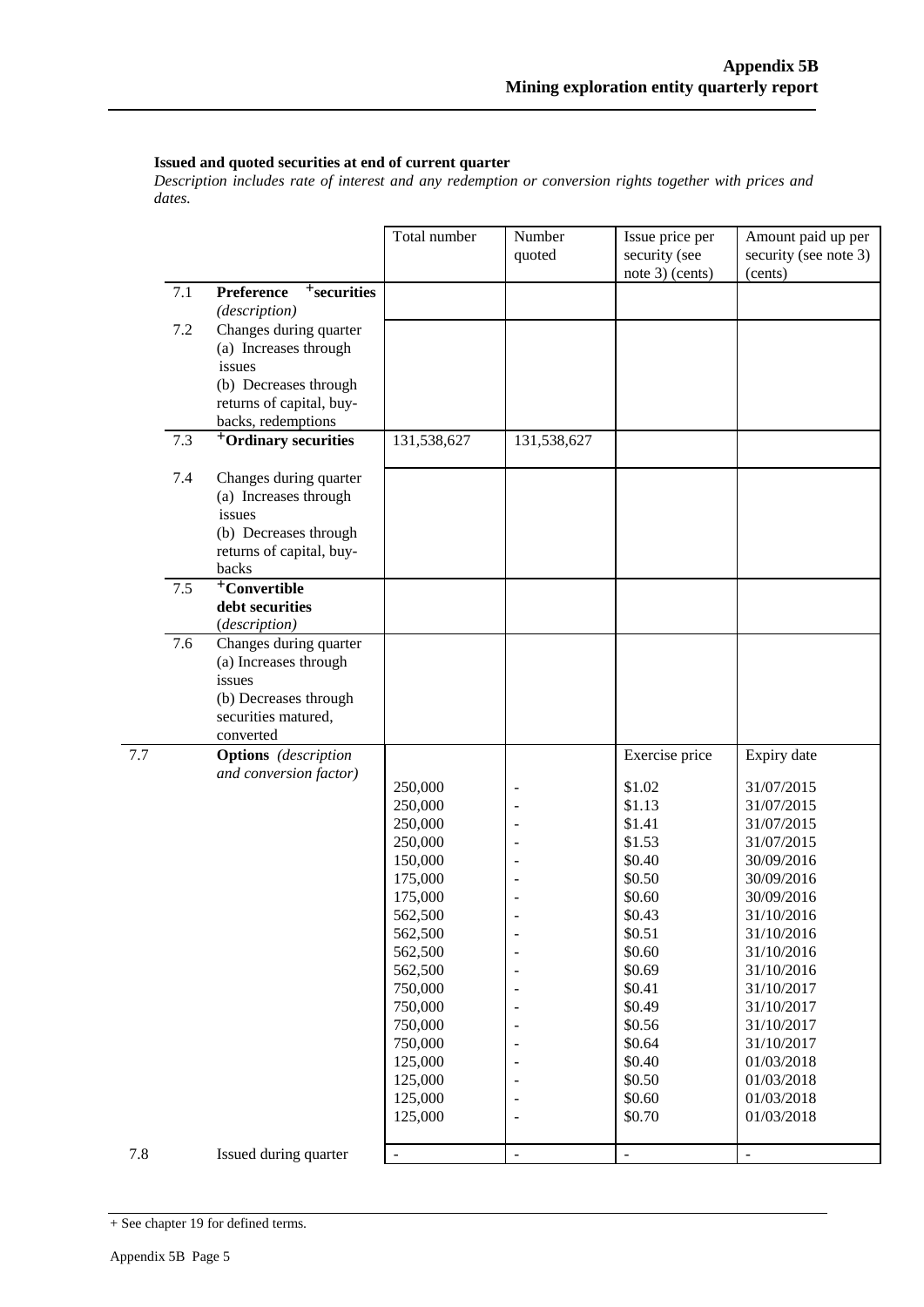### **Appendix 5B Mining exploration entity quarterly report**

| 7.9  | Exercised during quarter       |                          | - | - |
|------|--------------------------------|--------------------------|---|---|
|      |                                |                          |   |   |
|      |                                |                          |   |   |
| 7.10 | Expired during quarter         |                          |   |   |
| 7.11 | <b>Debentures</b>              |                          |   |   |
|      | (totals only)                  |                          |   |   |
| 7.12 | <b>Unsecured notes (totals</b> | $\overline{\phantom{a}}$ |   |   |
|      | <i>only</i> )                  |                          |   |   |

<sup>+</sup> See chapter 19 for defined terms.